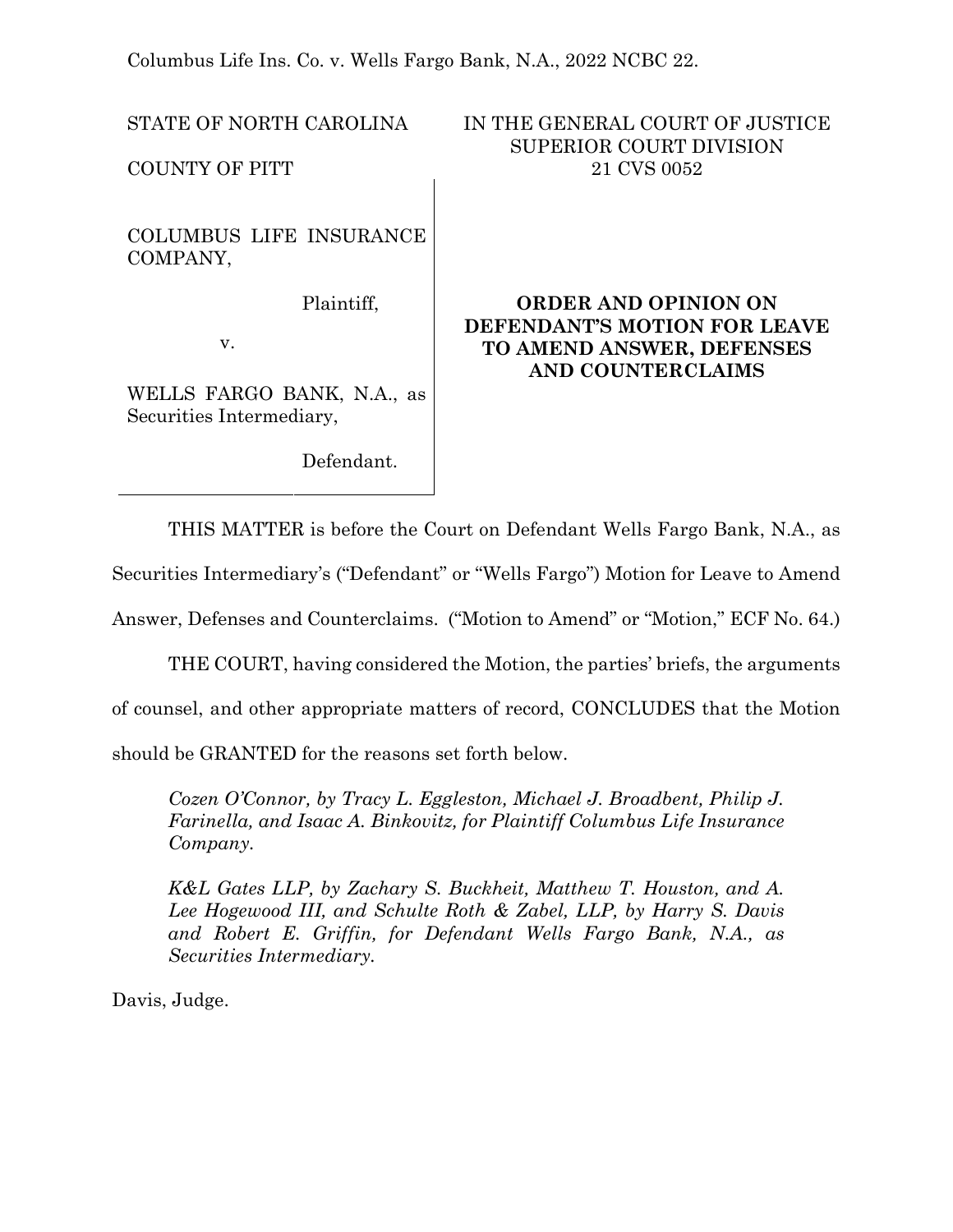#### **FACTUAL AND PROCEDURAL BACKGROUND**

1. A detailed factual background of this case, as drawn from the Complaint (ECF No. 3), is contained in this Court's 2 September 2021 Order and Opinion on Defendants' Motions to Dismiss. (ECF No. 45; s*ee Columbus Life Ins. Co. v. Wells Fargo Bank*, 2021 NCBC LEXIS 73, at \*\*2–7 (N.C. Super. Ct. Sept. 2, 2021).)

2. Plaintiff Columbus Life Insurance Company ("Columbus Life") filed a Complaint in this matter on 7 January 2021 challenging the validity of a \$2 million life insurance policy (the "Policy") issued to Gordon Earl Trevathan, Jr. ("Dr. Trevathan"). Columbus Life alleged that the Policy is the product of an illegal stranger-originated life insurance ("STOLI") scheme in which the initial premiums were paid by way of a non-recourse premium finance loan.<sup>[1](#page-1-0)</sup> (ECF No. 3, at  $\P$  13–15, 30.) In its Complaint, Columbus Life asserted claims seeking two related declaratory judgments: (1) that the Policy is an illegal wagering contract on a human life; and (2) that the policy was void *ab initio* for lack of an insurable interest. (ECF No. 3, at ¶¶ 36–45.)

3. On 29 September 2021, Wells Fargo filed an answer containing one counterclaim against Columbus Life for "Return of Premiums" under "theories of

<span id="page-1-0"></span><sup>&</sup>lt;sup>1</sup> Under a STOLI scheme using "non-recourse premium financing," a STOLI promoter "pay[s] all of the premiums of the policy—at no cost to the insured and with no risk to the insured for the first two years of coverage, which was meant to coincide with the typical two-year contestability provision in a life insurance contract." (ECF No. 3, at  $\P$  14.) "In turn, the STOLI promoter receives an immediate collateral assignment of the policy. At the end of the two-year period, the insured can simply walk away from the transaction by 'relinquishing' the policy to the STOLI promoter, or sell the policy to a different STOLI investor." (*Id*. at ¶ 15.) "[T]he initial intent of such transactions is to create policies that are not needed to protect the insured or their family or for any legitimate life insurance purpose, but instead are used as a wagering device so that strangers can gamble on the insured's life." (*Id*.)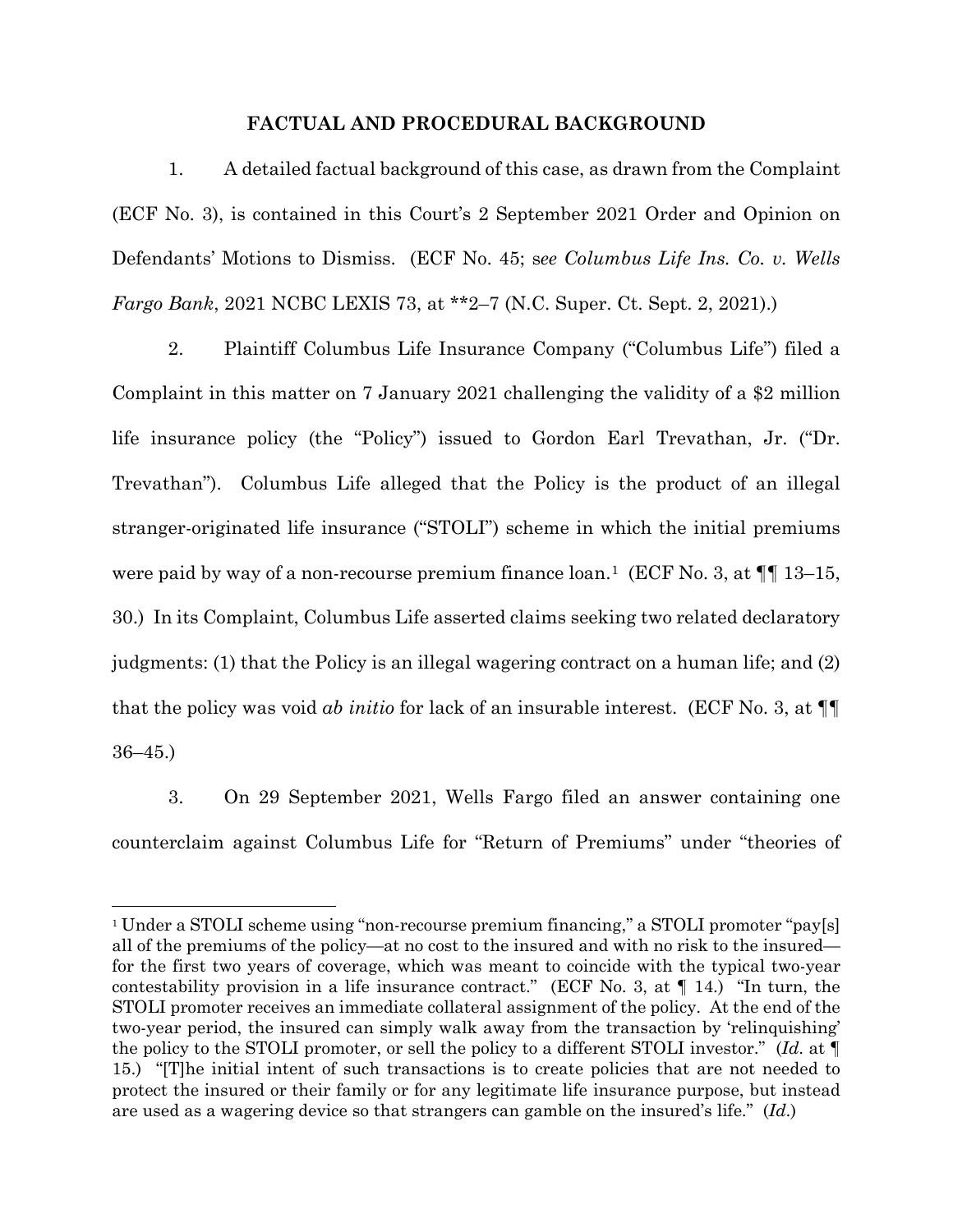unjust enrichment, quantum meruit, and/or restitution." (ECF No 53, at pp. 16–18.) The facts as alleged in the Counterclaim are set forth below.

4. On or around 11 February 2005, Dr. Trevathan applied for a \$2 million life insurance policy with Columbus Life, listing himself as the owner and his estate as the beneficiary. (*Id*. at ¶ 7.) Subsequently, on 9 March 2005, Columbus Life issued the Policy to Dr. Trevathan. (*Id*. at ¶ 9.) From the Policy's issuance until 22 June 2007, Dr. Trevathan was the owner of the Policy, and his estate was the beneficiary. (*Id*. at ¶ 10.)

5. Shortly after the Policy's issuance, on or around 29 March 2005, Dr. Trevathan completed a Columbus Life "Assignment of Policy" form in which he assigned and transferred his rights, title, and interest in the Policy—"except any Dividends which are to be deducted from Premiums, and any Benefits arising from Total and Permanent Disability of the Insured"—to an entity called E&W, LLC ("E&W"). (*Id*. at ¶¶ 12–13.) In the same Assignment of Policy Form, Dr. Trevathan checked the box indicating that this was a "collateral assignment" of the Policy to E&W.[2](#page-2-0) (*Id*. at ¶¶ 14–15.) On or around 17 May 2005, Columbus Life "executed the Assignment of Policy form that had been completed by Dr. Trevathan, and, in doing so, acknowledged the filing of the assignment." (*Id*. at ¶ 16.) On or around the same date, Columbus Life wrote to E&W that the collateral assignment of the Policy to E&W "ha[d] been recorded[.]" (*Id*. at ¶ 17.)

<span id="page-2-0"></span><sup>&</sup>lt;sup>2</sup> A "collateral assignment" is "[a]n assignment of property as collateral security for a loan." *Collateral assignment*, BLACK'S LAW DICTIONARY (10th ed. 2014).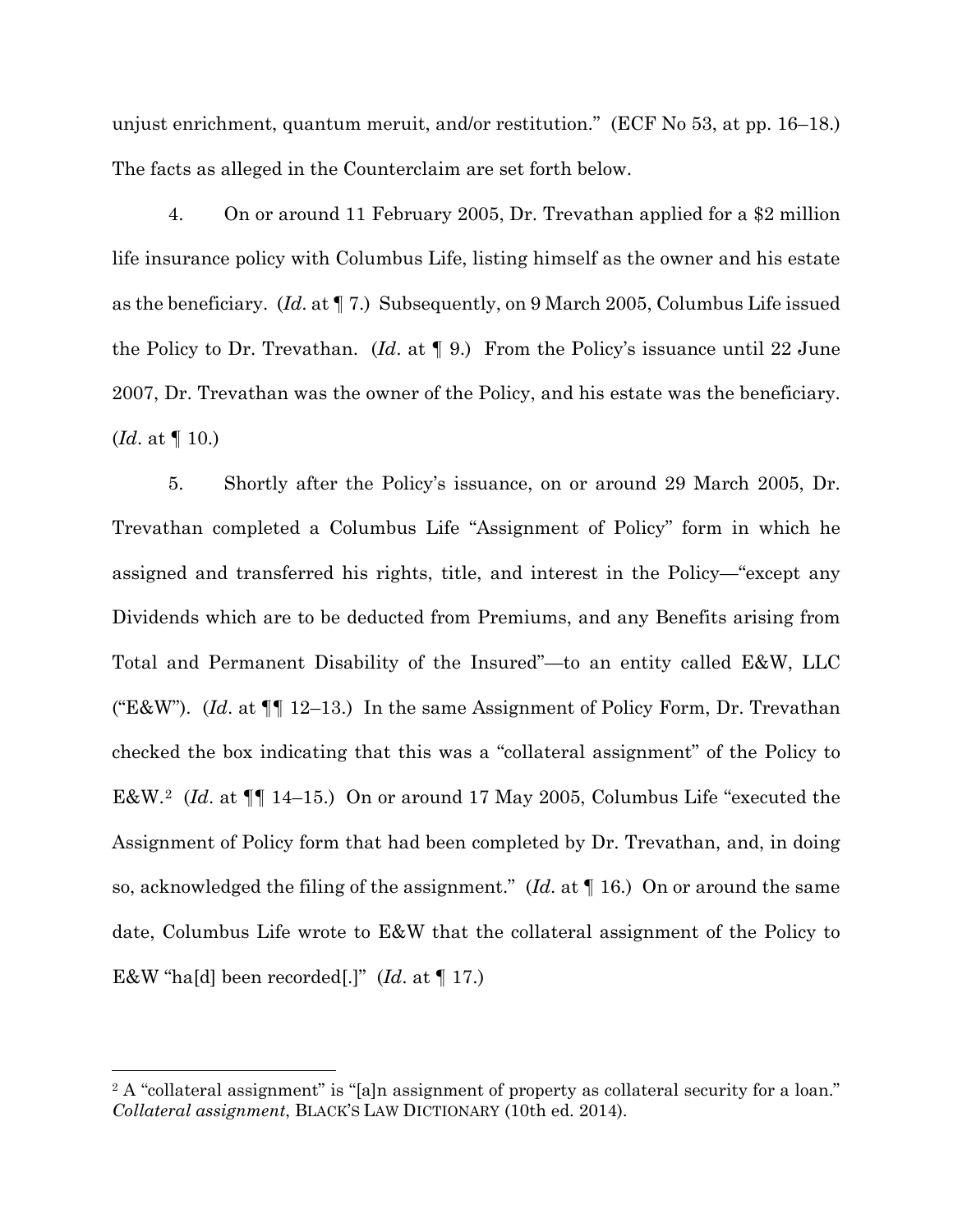6. Roughly two years later, on or about 8 February 2007, E&W released its assignment of the Policy, executing a release form that "stated 'RELEASE,' and 'FOR VALUE RECEIVED, the above Assignment is Released and Cancelled.' " (*Id*. at ¶ 19.) On or about 12 February 2007, the release form was "received and filed at the home office of Columbus Life[.]" (*Id*. at ¶ 20.) Around this same time, Columbus Life wrote to E&W that its records had been "documented to indicate that the assignment to E&W [ ] ha[d] been released." (*Id*. at ¶ 21.)

7. A few months later, on or around 7 June 2007, Dr. Trevathan sold the Policy to Lifetrust, LLC ("Lifetrust") for the sum of \$440,000 pursuant to a "Purchase and Sale Agreement." (*Id*. at ¶ 23.) The Purchase and Sale Agreement included certain items for Dr. Trevathan's completion—one being a "Premium Financing Disclosure" form on which Dr. Trevathan checked the box that stated the Policy "is not a Premium Financed Policy." (*Id*. at ¶¶ 25–27.)

8. On or around 18 June 2007, Columbus Life "received a letter from B. Joseph Kashou—[the individual] who [ ] signed the Purchase and Sale Agreement on behalf of Lifetrust—enclosing Change of Ownership and Beneficiary Change forms" that sought to change the owner and beneficiary of the Policy to the entity Church Street Nominees Limited ("Church Street"). (*Id*. at ¶ 28.) On or around 22 June 2007, Columbus Life sent Church Street a letter that stated: "We received your recent request to change the ownership and beneficiary on the [Policy]. The changes have been recorded." (*Id*. at ¶ 29.)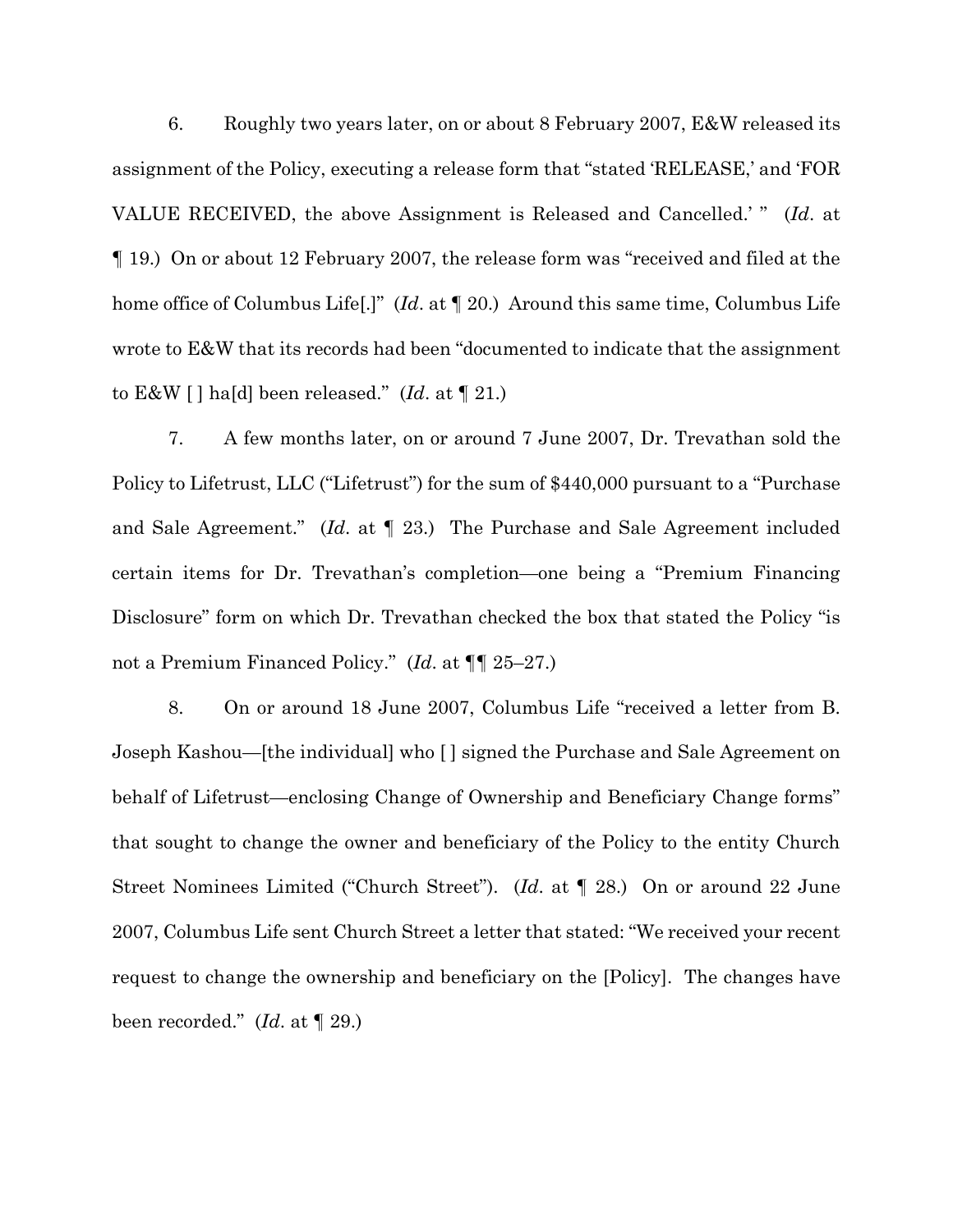9. Roughly five years later, the owner and beneficiary of the Policy was changed yet again. On or around 11 June 2012, Columbus Life received a fax from Wells Fargo "enclosing Change of Policy Owner and Change of Beneficiary forms on the Policy, which sought to change the owner and beneficiary of the Policy to [Wells Fargo]" as securities intermediary. (*Id*. at ¶ 31.) On or around 15 June 2012, Columbus Life sent letters to Church Street and Wells Fargo "confirming that the change of beneficiary on the Policy had been recorded and that the new beneficiary was [Wells Fargo]." (*Id*. at ¶ 32.)

10. Defendant Wells Fargo alleges that—from the date of the Policy's inception— Columbus Life provided the Policy's owners with: (a) "numerous In-Force Policy Illustrations" which detailed, among other things, the amount of premium payments that would be necessary to keep the Policy "in force"; (b) "numerous Verifications of Coverage on the Policy" representing that the Policy was "Active" or "Premium Paying"[3](#page-4-0); and (c) "Annual Reports" on the Policy. (*Id*. at ¶¶ 38, 40, 42.)

11. Defendant asserts that Columbus Life has never disclosed in its In-Force Policy Illustrations, Verifications of Coverage, or Annual Reports that Columbus Life "believed the Policy was void *ab initio* because Dr. Trevathan had paid premiums using a non-recourse [premium finance] loan (or otherwise)." (*Id*. at ¶¶ 37, 39, 41, 43.) Further, Defendant alleges that Columbus Life "knew Dr. Trevathan had used a non-recourse [premium finance] loan from E&W to pay premiums on the

<span id="page-4-0"></span><sup>3</sup> Defendant alleges that it reviewed these Verifications of Coverage prior to its purchase of the Policy in June 2012. (*Id*. at ¶¶ 34–36.)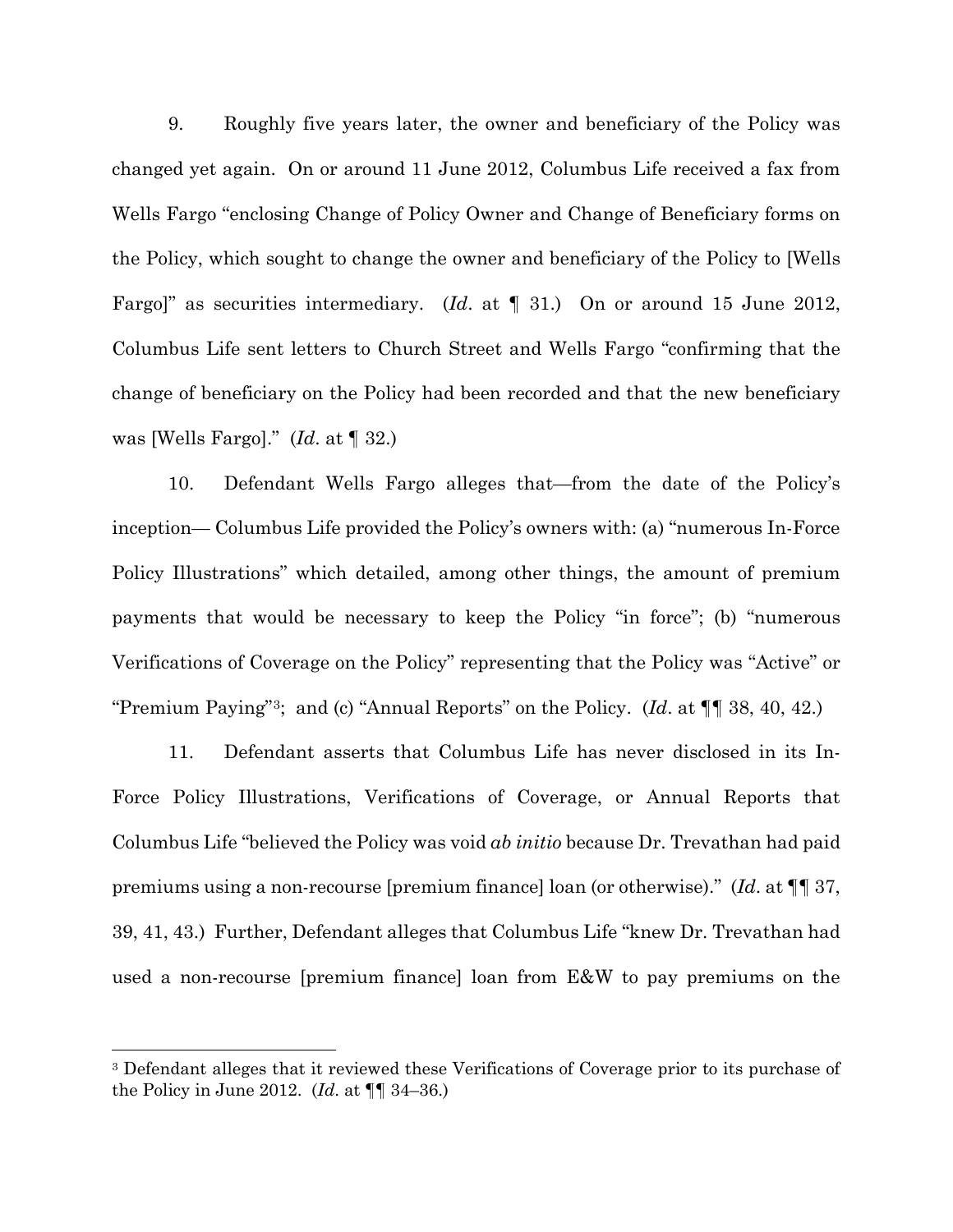Policy" and that "Dr. Trevathan had assigned the Policy as collateral to E&W" in May 2005, yet Columbus Life continued to issue In-Force Policy Illustrations, Verifications of Coverage, and Annual Reports on the Policy. (*Id*. at ¶¶ 56–57.)

12. In addition, Defendant states that "[a]ll premiums due on the Policy from inception of the Policy through today have been duly and timely paid to Columbus Life," totaling \$2,263,115 as of 28 September 2021. (*Id*. at ¶¶ 44–45.)

13. Accordingly, Defendant contends in its counterclaim that, "[s]hould the Policy be held to be void, which [Defendant] denies, [Defendant] . . . is entitled to the return of all premiums ever paid on the Policy to Columbus Life, plus interest." (*Id*. at ¶ 47.)

14. On 28 January 2022, Defendant filed the present Motion (ECF No. 64), seeking leave from the Court to amend its counterclaim "to add additional factual allegations and a counterclaim for fraud" based on "recently discovered information" from Columbus Life's 14 December 2021 document production during discovery. (ECF No. 66, at pp. 3, 5.)<sup>[4](#page-5-0)</sup> In conjunction with its motion, Defendant submitted a Proposed Amended Answer, Defenses and Counterclaims (ECF No. 65.1) along with a redlined version for the Court's review (ECF No. 65.2).

15. A hearing on the Motion to Amend was held on 28 April 2022. The Motion is now ripe for resolution.

<span id="page-5-0"></span><sup>4</sup> In the Case Management Order entered by this Court on 30 September 2021, this Court set a deadline for the amendment of pleadings of 1 November 2021. (ECF No. 54, at p. 9.)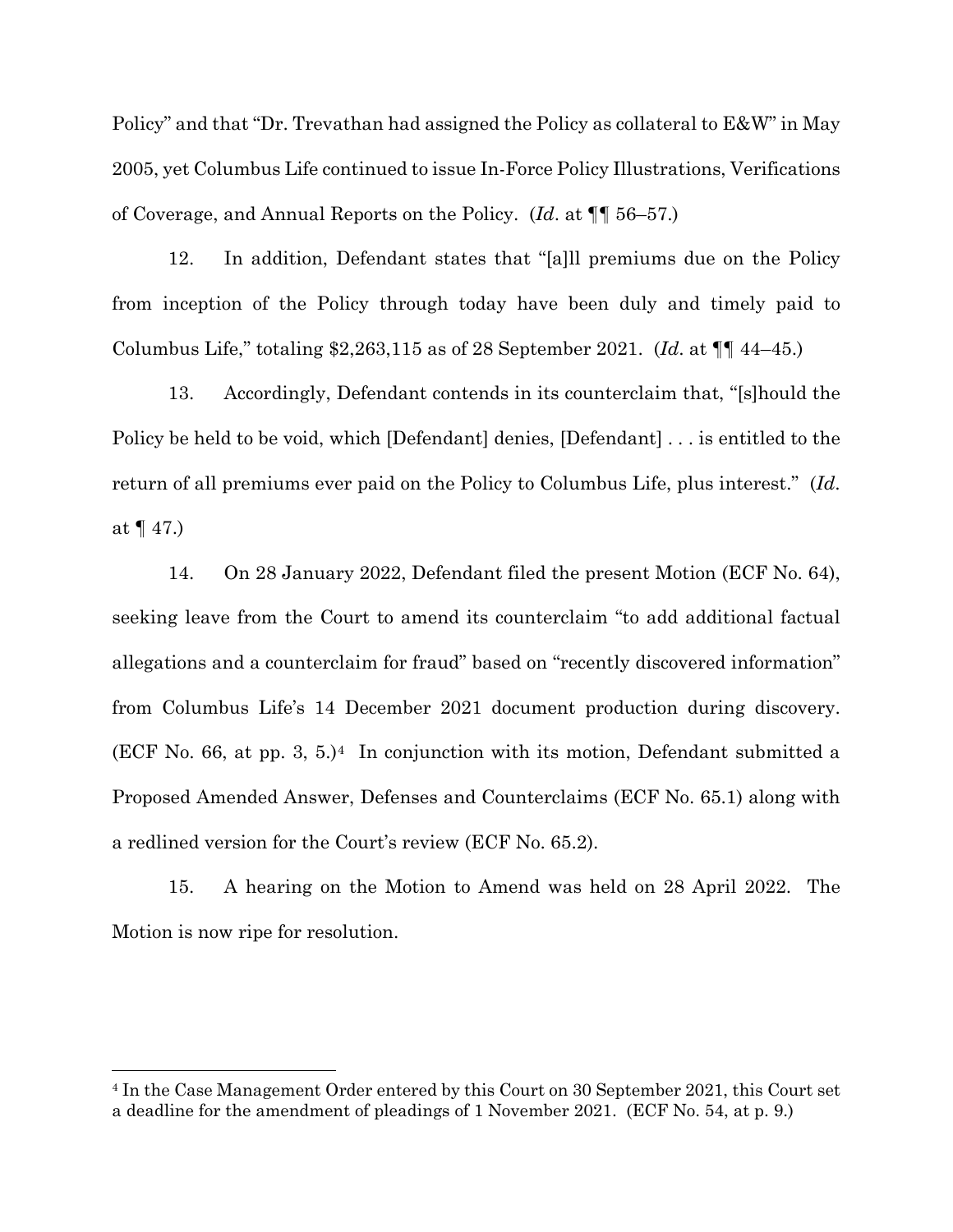#### **LEGAL STANDARD**

16. Rule 15 of the North Carolina Rules of Civil Procedure states, in pertinent part, as follows:

A party may amend his pleading once as a matter of course at any time before a responsive pleading is served or, if the pleading is one to which no responsive pleading is permitted and the action has not yet been placed upon the trial calendar, he may so amend it at any time within 30 days after it is served. Otherwise, a party may amend his pleading only by leave of court or by written consent of the adverse party; and leave shall be freely given when justice so requires. . . .

N.C.G.S. § 1A-1, Rule 15(a).

17. Our Supreme Court has held that "[t]here is no more liberal canon in the rules than that leave to amend shall be freely given when justice so requires." *Vaughan v. Mashburn*, 371 N.C. 428, 434 (2018) (cleaned up). "This liberal amendment process under Rule 15 complements the concept of notice pleading embodied in Rule 8 and reflects the legislature's intent that decisions be had on the merits and not avoided on the basis of mere technicalities." *Id*. (cleaned up).

18. Nevertheless, "the [R]ules still provide some protection for parties who may be prejudiced by liberal amendment." *Henry v. Deen*, 310 N.C. 75, 82 (1984). "[R]easons for justifying denial of an amendment include: (1) undue delay, (2) bad faith, (3) undue prejudice, (4) futility of amendment, and (5) repeated failure to cure defects by previous amendments." *Howard v. IOMAXIS, LLC*, 2021 NCBC LEXIS 116, at \*17 (N.C. Super. Ct. Dec. 22, 2021) (citations omitted). Motions to amend are "addressed to the discretion of the trial court." *Vaughan*, 371 N.C. at 433 (citation omitted).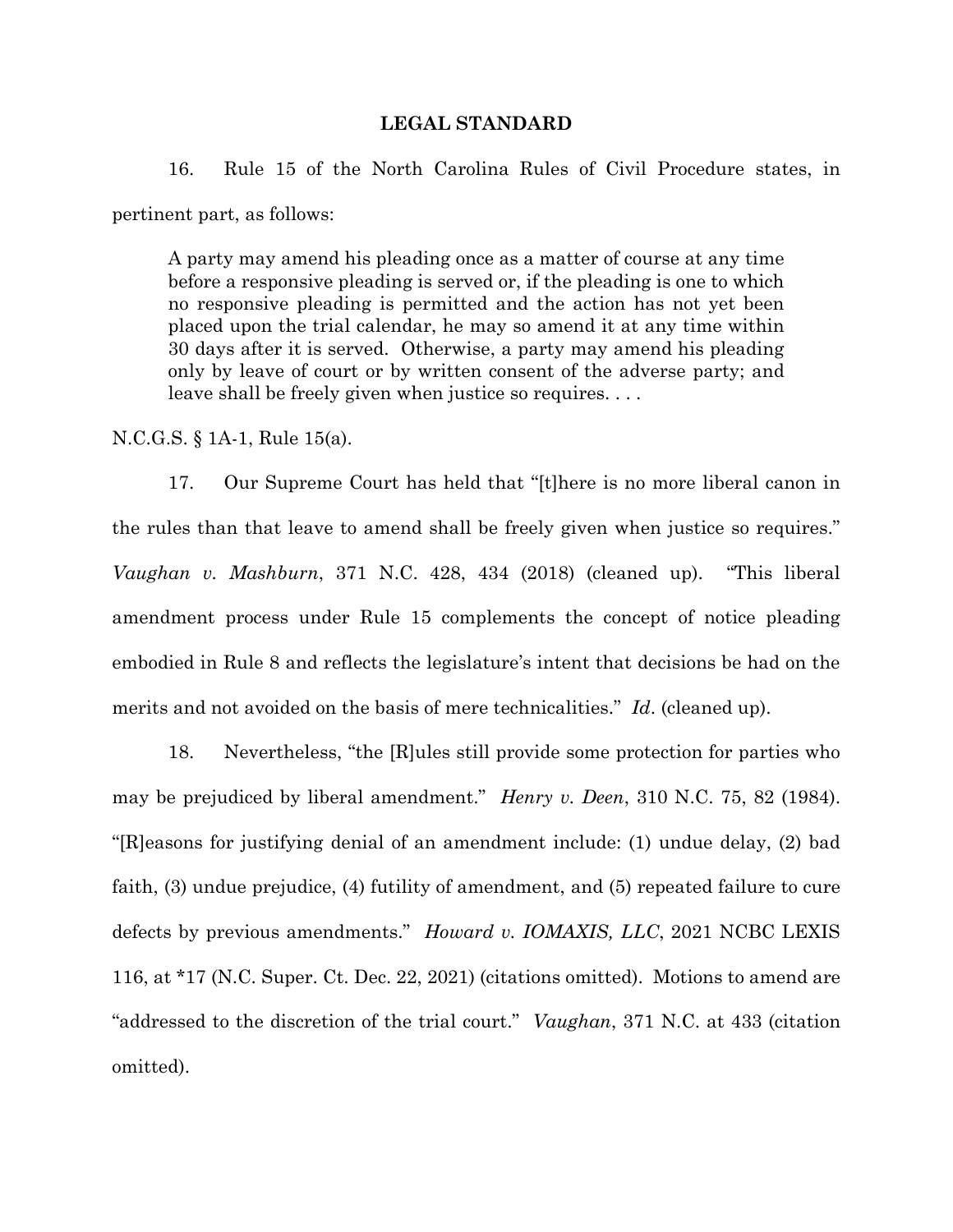#### **ANALYSIS**

19. Defendant seeks leave to amend its counterclaim based on information "recently discovered" during the parties' exchange of documents on 14 December 2021. (ECF No. 66, at pp. 3, 5.) Although Defendant also seeks to add various new allegations to its existing counterclaim, the most legally significant aspect of Defendant's motion is its attempt to add a counterclaim for fraud (the "Fraud Counterclaim") along with an accompanying request for punitive damages. (*Id*. at pp. 24–33.) In the proposed Fraud Counterclaim, Defendant asserts—in essence that Columbus Life fraudulently (1) concealed from Defendant its suspicions that the Policy was an unlawful STOLI policy; and (2) misrepresented the fact that it had decided not to honor its obligations under the Policy upon Dr. Trevathan's death. Columbus Life opposes the Motion on various grounds, each of which is discussed below.

### *i. Undue Delay, Bad Faith, and Prejudice*

20. Defendant argues it did not engage in undue delay in the filing of the Motion because it was filed "approximately one month after Columbus [Life] produced documents that are the impetus for the [p]roposed [a]mendment" which "reveal[ed] for the first time that Columbus [Life] has been laser-focused on STOLI policies since 2005, with a particular focus on the use of non-recourse loans to finance premium payments, and has been treating the Policy internally as a STOLI policy since 2012, at the latest." (ECF No. 66, at p. 8.) Further, Defendant contends that because the Motion "seeks leave to assert a fraud counterclaim based on documents [Defendant]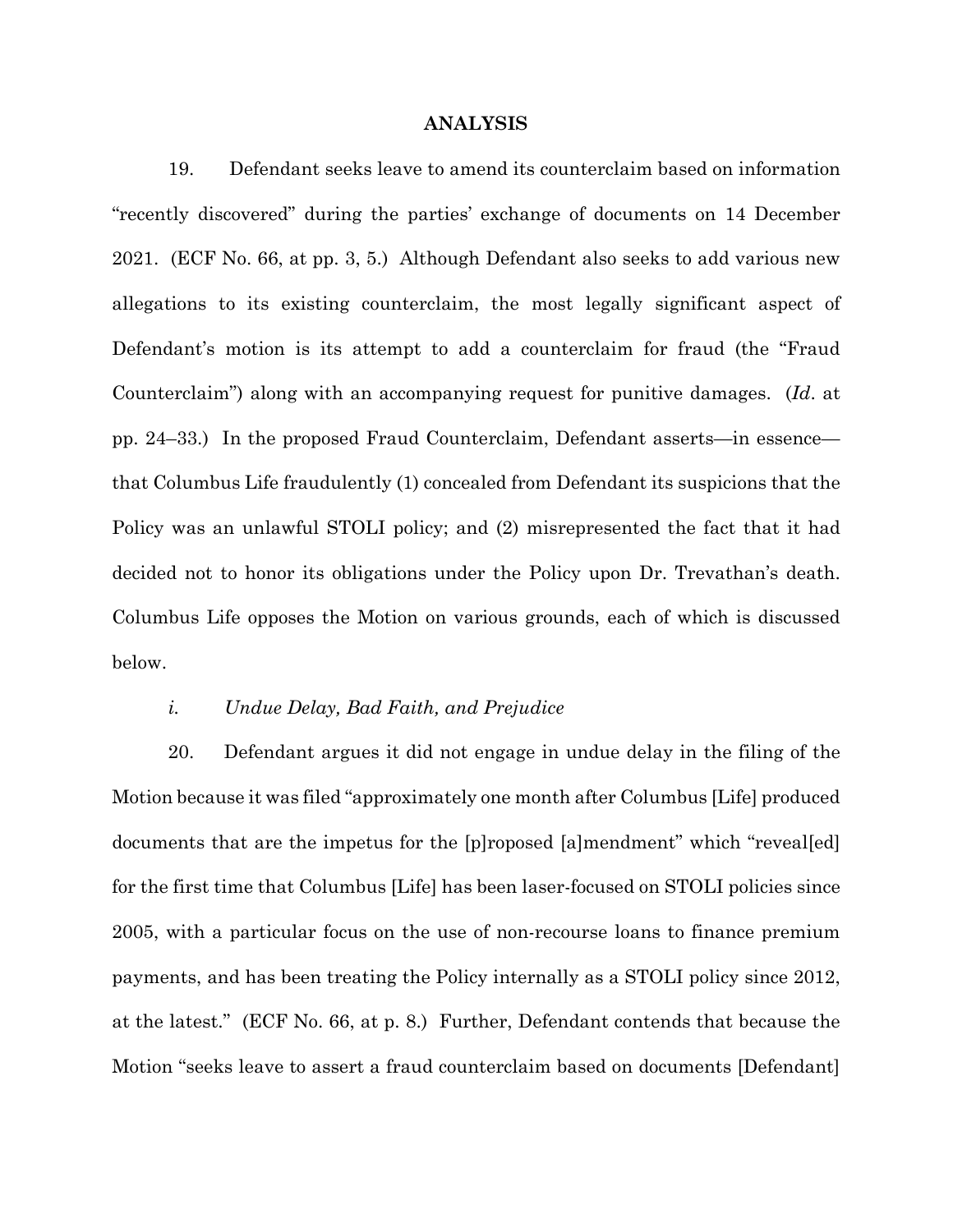received from Columbus [Life] in discovery approximately one month ago," the Motion is not being brought in bad faith. (*Id*. at p. 9.)

21. In response, Columbus Life argues that Defendant had "already alleged enough facts and there was plenty of well-known industry context for Defendant to attempt their fraud claim . . . when [it] filed [its] original Answer[.]" (ECF No. 76, at p. 10.) In addition, Columbus Life contends that "the insignificance of the cited newly discovered evidence only supports the conclusion that Defendant has asserted it as a bad faith pretext to add a cause of action after the deadline to further delay this litigation." (*Id*. at p. 13.)

22. "In deciding if there was undue delay, the trial court may consider the relative timing of the proposed amendment in relation to the progress of the lawsuit" and "may appropriately deny a motion for leave to amend on the basis of undue delay where a party seeks to amend its pleading after a significant period of time has passed since filing the pleading and where the record or party offers no explanation for the delay*.*" *Zagaroli v. Neill*, 2017 NCBC LEXIS 103, at \*36 (N.C. Super. Ct. Nov. 7, 2017) (citations omitted). This Court has noted that "[b]ad faith amendments are those which may be abusive or made in order to secure some ulterior tactical advantage." *Viataform, Inc. v. Aeroflow, Inc.* 2021 NCBC LEXIS 79, at \*\*16 (N.C. Super. Ct. Sept. 16, 2021) (cleaned up).

23. First, the Court is not persuaded that under these circumstances Defendant's decision to wait until it had obtained relevant documents in discovery before asserting a counterclaim for fraud amounts to undue delay. It is true that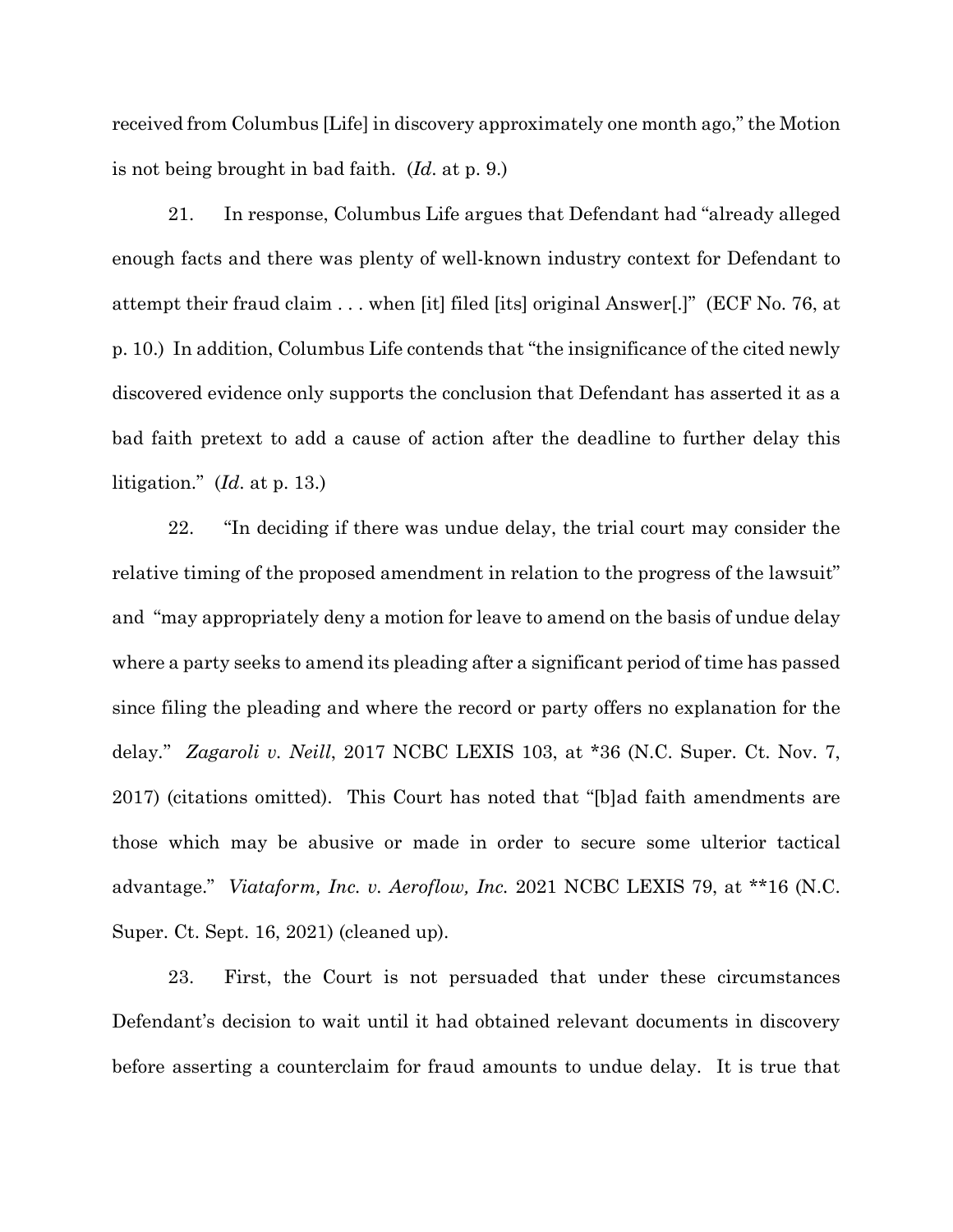Defendant alleged in its original Answer and counterclaim facts concerning Columbus Life's awareness of Dr. Trevathan's use of non-recourse premium financing to pay premiums on the Policy and that Columbus Life believed the Policy was void *ab initio* as a result. (ECF No. 53, at ¶¶ 12–18, 41.) Nevertheless, the Fraud Counterclaim sets forth a number of *new* (and more specific) allegations relating to Columbus Life's awareness as early as 2005 of STOLI policies utilizing non-recourse premium financing, Columbus Life's internal communications regarding STOLI policies, Columbus Life's flagging of the Policy as a potential STOLI policy as early as 2012, and Columbus Life's consistent representations that the Policy was "active" in its communications to policy owners—facts that were not alleged in Defendant's original counterclaim and that Defendant claims it obtained only recently through discovery. (*See* ECF No. 65.1, at ¶¶ 52–66, 85–117.)

24. For example, in its proposed Fraud Counterclaim, Defendant alleges the following:

In May 2005, Columbus Life circulated a memo to Columbus Life producers regarding the company's policies on STOLI, which generally provided that Columbus Life would not be accepting applications for policies in which the insured would use non-recourse premium finance to pay premiums.

(*Id*. at ¶ 53.)

Beginning in January 2012, Columbus Life circulated internal emails reflecting that it was tracking "potential investor owned/life settlement policies" or "potential life settlements," which included attachments that flagged the Policy.

(*Id*. at ¶ 55.)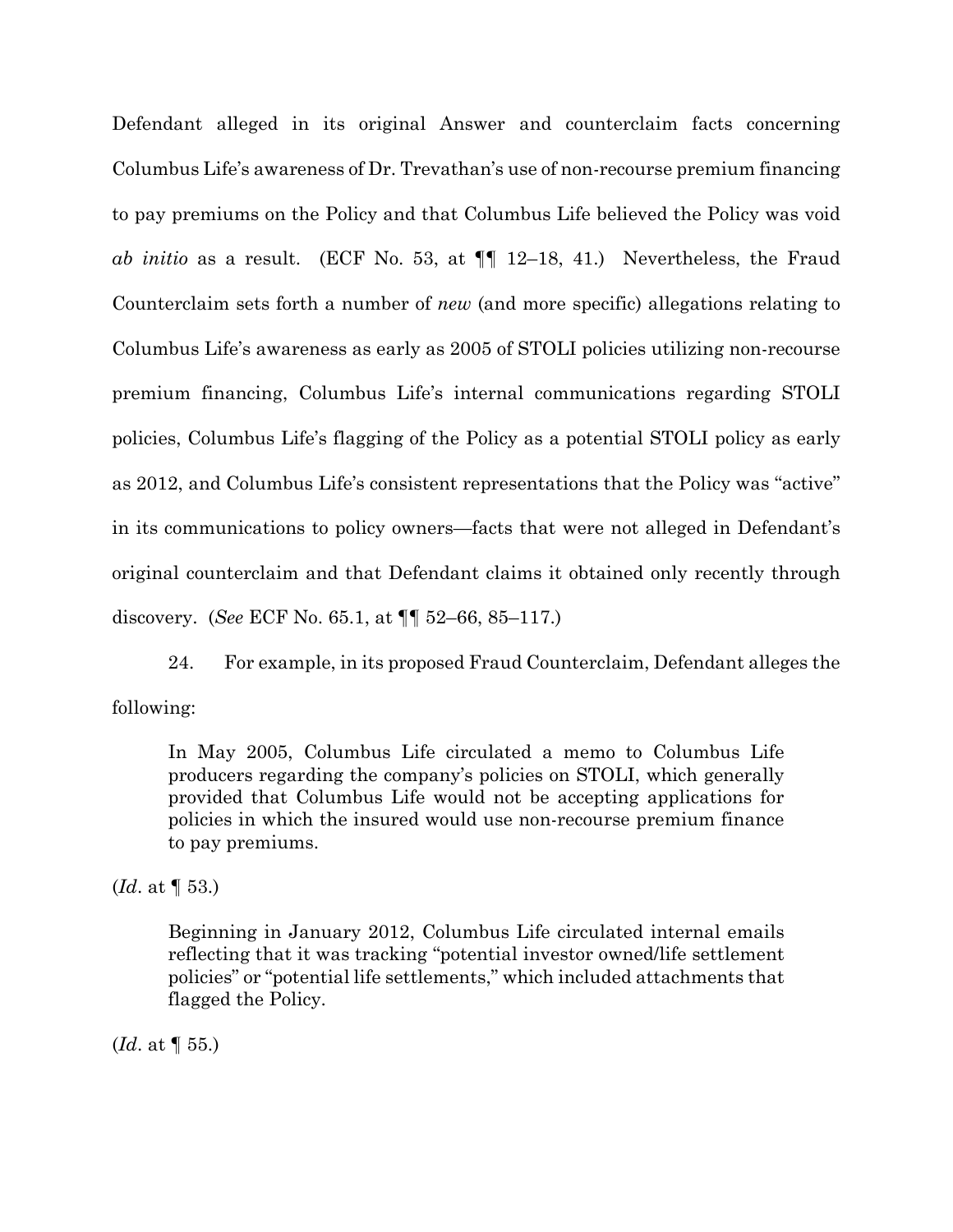[O]n April 28, 2020, Columbus Life had the following exchange with a service provider for [Defendant's] customer on a recorded telephone call:

Service Provider: "So you can confirm the Policy is Active."

Columbus Life: "Correct"

Service Provider: "And what does Active mean for you guys, exactly?"

Columbus Life: "They would pay a death benefit."

Service Provider: "They would get paid a death benefit?"

Columbus Life: "Correct"

(*Id*. at ¶ 65.)

25. Second, the time sequence here—*i.e.*, the one-month delay in filing the Motion to Amend based on newly discovered evidence—stands in stark contrast to cases in which North Carolina courts have found undue delay in the Rule 15 context. *See, e.g., Wilkerson v. Duke Univ.,* 229 N.C. App. 670, 679 (2013) (holding that trial court did not abuse its discretion in denying plaintiff's motion to amend for undue delay where motion was filed *thirteen months* after initial complaint); *Zagaroli*, 2017 NCBC LEXIS 103, at \*37 (denying motion to amend *one year and three months* after filing of first amended complaint); *Carmayer, LLC v. Koury Aviation, Inc.*, 2017 NCBC LEXIS 82, at \*21 (N.C. Super. Ct. Sept. 11, 2017) (denying motion to amend after delay of seventeen months).

26. Third, the Court disagrees with Columbus Life's characterization of the Motion as a bad faith "delay tactic." The Court has already found that Defendant did not unduly delay the filing of the Motion. Moreover, Columbus Life has failed to offer any compelling argument that the Motion is "driven by an improper motive or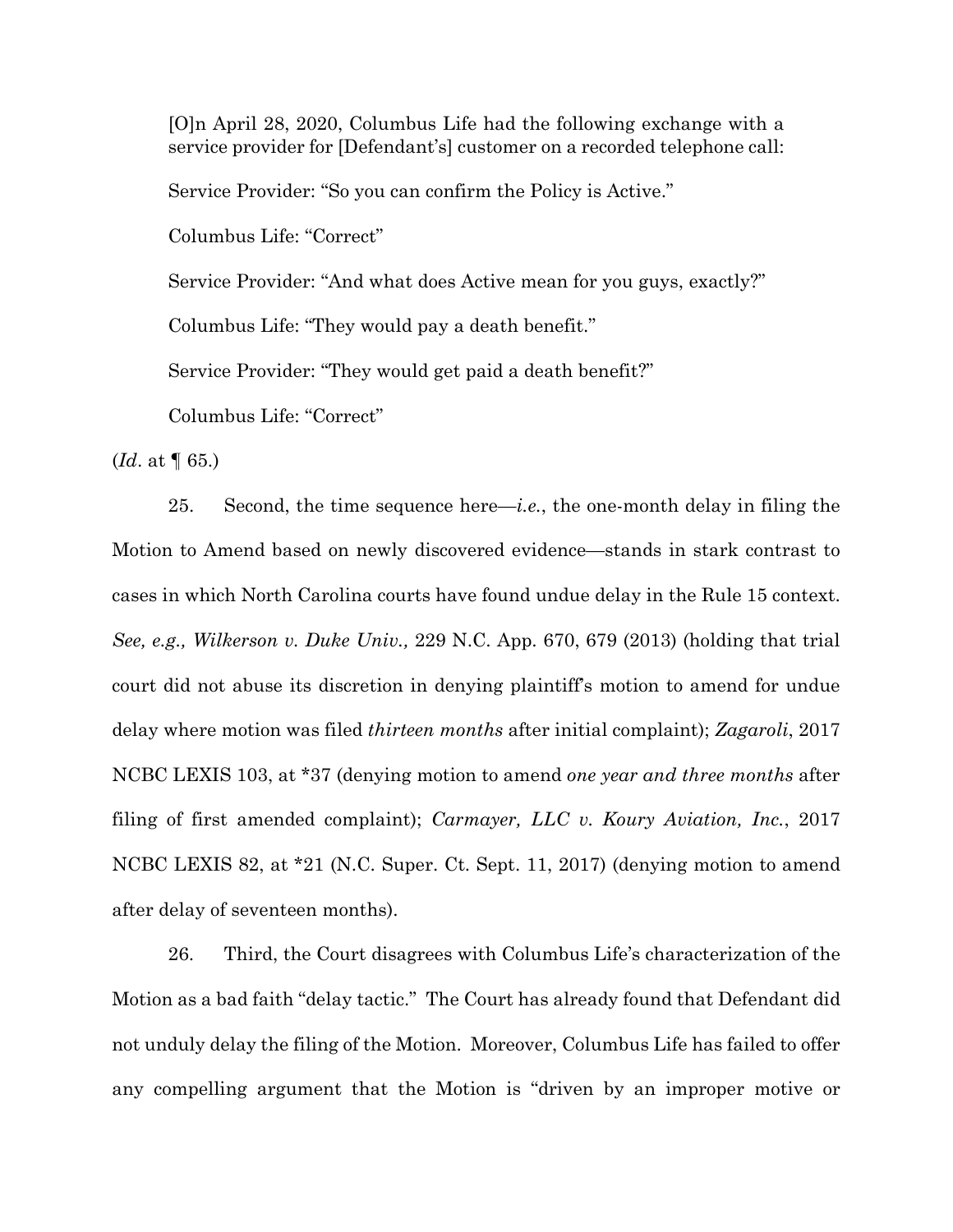purpose, is abusive, or is otherwise offered in bad faith." *Vitaform,* 2021 NCBC LEXIS 79, at \*\*15 (finding that motion to amend complaint based on information gained in "deposition admissions and a sworn affidavit" two months earlier was not made in bad faith).

27. Finally, Columbus Life has failed to show that it would be prejudiced by the granting of Defendant's Motion. Given the allegations in both the Complaint and Defendant's existing counterclaim, the circumstances leading up to Columbus Life's decision to seek a cancellation of the Policy were always going to be a major topic of discovery. Columbus Life has not put forth any valid argument that the scope of discovery will be unduly broadened by the granting of Defendant's Motion.

28. For these reasons, the Court concludes that Defendant's Motion is not the product of undue delay or bad faith and that Columbus Life has failed to show undue prejudice that would exist if the Motion is granted.

*ii. Futility* 

29. The standard for assessing futility "under Rule 15 is essentially the same standard used in reviewing a motion to dismiss under Rule 12(b)(6), but provides the Court liberal discretion to find that an amendment lacks futility." *Simply the Best Movers, LLC v. Marrins' Moving Sys.*, 2016 NCBC LEXIS 28, at \*\*5– 6 (N.C. Super. Ct. Apr. 6, 2016) (citation omitted). "It is well-established that dismissal pursuant to Rule 12(b)(6) is proper when (1) the complaint on its face reveals that no law supports the plaintiff's claim; (2) the complaint on its face reveals the absence of facts sufficient to make a good claim; or (3) the complaint discloses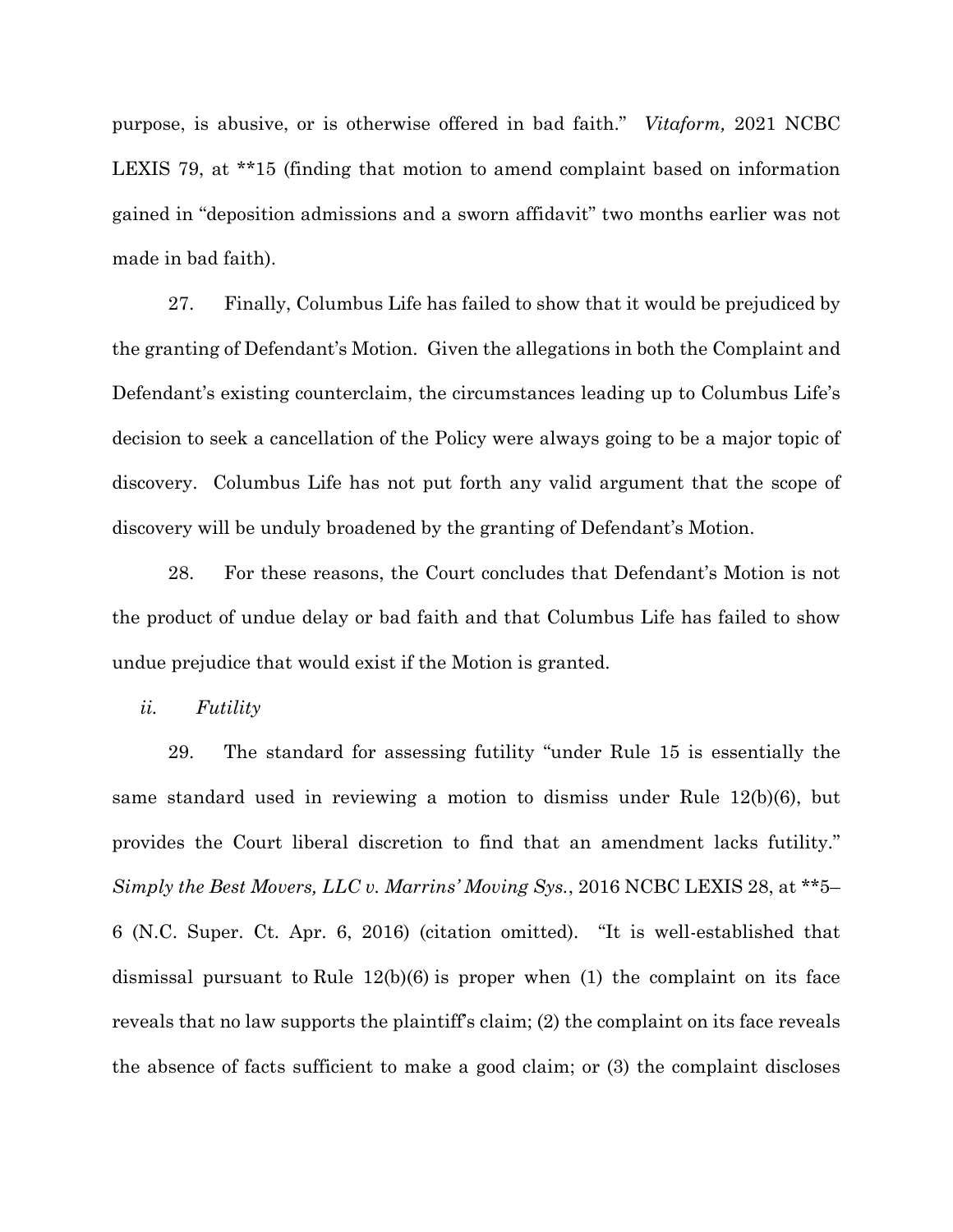some fact that necessarily defeats the plaintiff's claim." *Corwin v. British Am. Tobacco PLC*, 371 N.C. 605, 615 (2018) (cleaned up).

30. Under North Carolina law, the five essential elements of a fraud claim are: "(1) [f]alse representation or concealment of a material fact, (2) reasonably calculated to deceive, (3) made with the intent to deceive, (4) which does in fact deceive, (5) resulting in damage to the injured party." *Rowan Cty. Bd. of Educ. v. U.S. Gypsum Co.*, 332 N.C. 1, 17 (1992).

31. Claims for fraud are subject to the heightened pleading standard set out in Rule 9(b), which requires that "[i]n all averments of fraud, duress or mistake, the circumstances constituting fraud or mistake shall be stated with particularity. Malice, intent, knowledge, and other condition of mind of a person may be averred generally." N.C.G.S. § 1A-1, Rule 9(b); *see Terry v. Terry*, 302 N.C. 77, 84 (1981) ("[A]llegations of fraud must be pleaded with greater particularity[.]"). Our Supreme Court has stated that

[t]he purpose of this rule is to protect a defendant from unjustified injury to his reputation by requiring more particularity than is normally required by notice pleading, because fraud embraces such a wide variety of potential conduct that the defendant needs particularity of allegation in order to meet the charges.

*Terry*, 302 N.C. at 85.

32. Here, the theory underlying Defendant's proposed Fraud Counterclaim is that Columbus Life suspected that the Policy was a potential STOLI policy years before it filed this lawsuit, yet took no action in order to maximize its ability to continue collecting premiums—representing to the Policy's owners that the Policy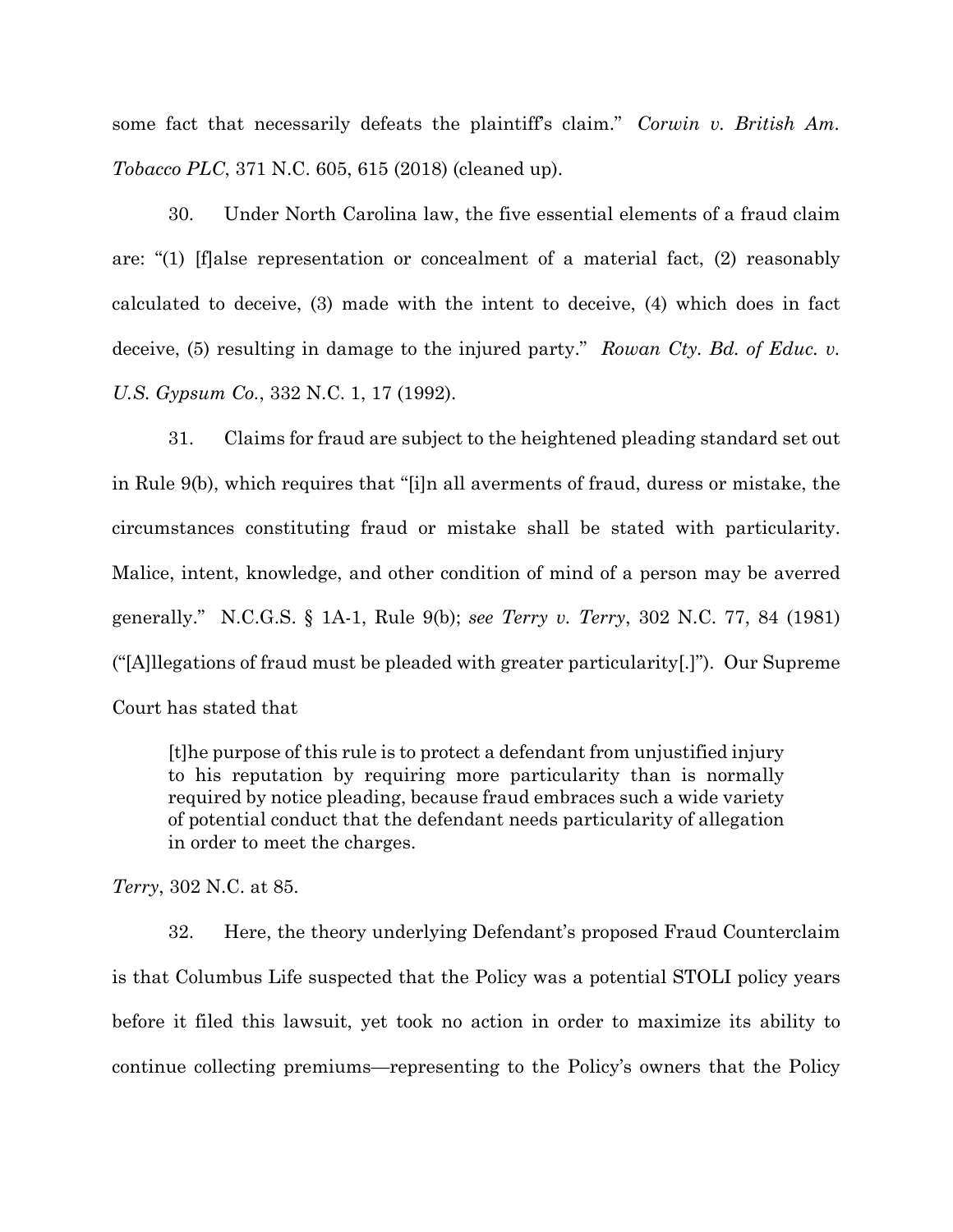was "in force" and "active" while knowing full well that it would eventually seek to void the policy on STOLI grounds before having to pay out any death benefit. (*See*  ECF No. 65.1, at ¶¶ 84–117.)

33. Columbus Life argues, however, that the proposed Fraud Counterclaim is futile because (1) Defendant has not alleged the claim with "greater particularity" as required under North Carolina law; (2) the alleged "misrepresentations" in the Annual Reports, In-Force Policy Illustrations, and Verifications of Coverage consist of nothing more than standard language contained in "form documents" that were "not intended to be definitively relied upon"; and (3) Columbus Life had no duty to disclose any of its suspicions that the Policy could be a STOLI policy prior to the filing of a lawsuit seeking the cancellation of the Policy. (ECF No. 76, at pp. 14–25.)

34. North Carolina courts have not previously had occasion to assess the legal sufficiency of a fraud claim against an insurer in this context. Given the absence of on-point case law from North Carolina courts, it is appropriate to look for guidance from cases in other jurisdictions that have addressed this issue. Although this Court is, of course, not bound by decisions from other jurisdictions in ruling on an issue of North Carolina law, it is permitted to consider such cases that it deems to be instructive. *See Carolina Power & Light Co. v. Employment Sec. Comm'n of N.C.*, 363 N.C. 562, 569 (2009).

35. In *PHL Variable Ins. Co. v. ESF QIF Trust*, the United States District Court for the District of Delaware addressed the validity of a fraud counterclaim alleging that an insurer "fraudulently and negligently misrepresented its intent by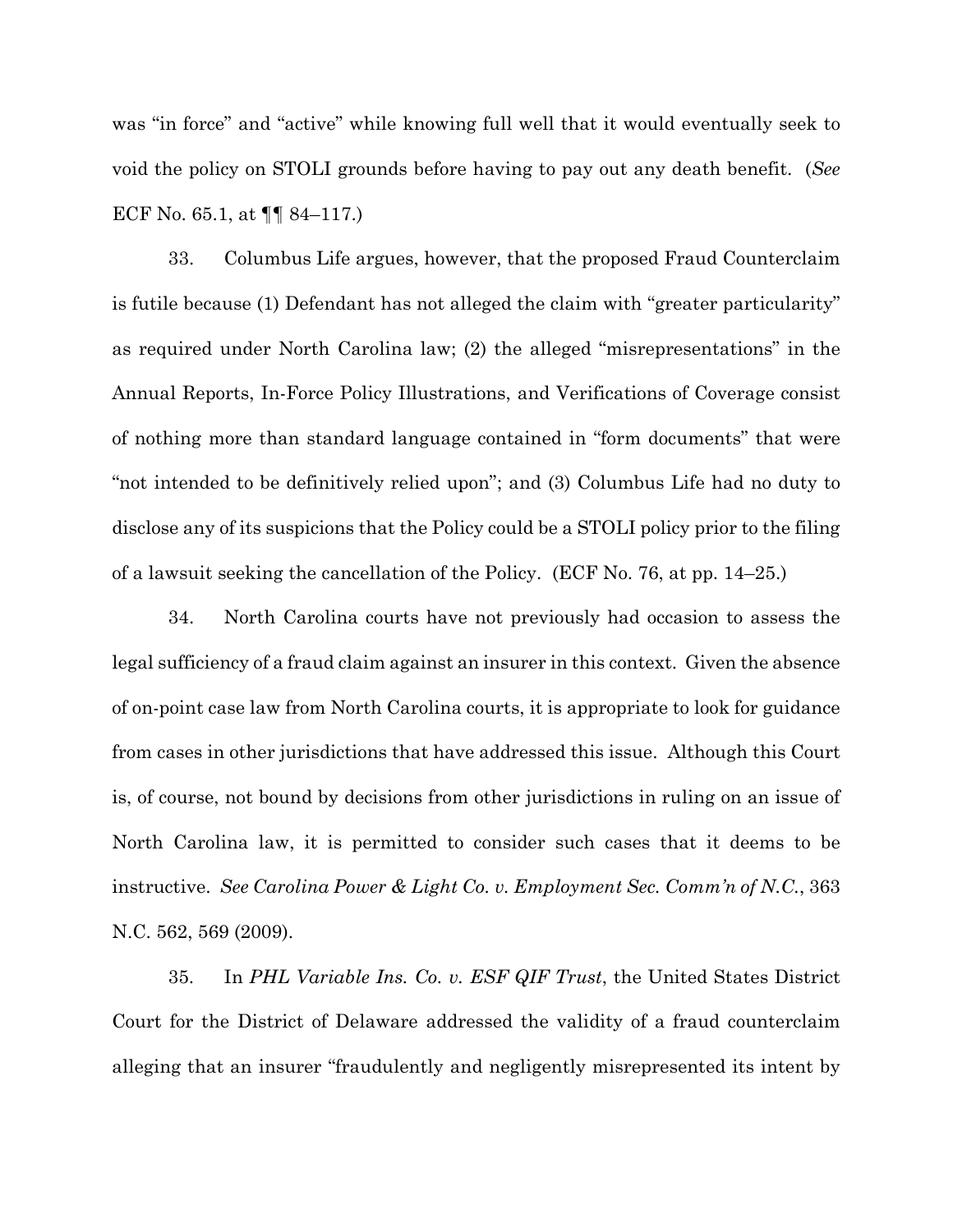not disclosing that it would challenge [the policy], all in an effort to induce [the owner of the policy] into paying millions of dollars in premiums." 2013 U.S. Dist. LEXIS 181268, at \*21–22 (D. Del. Dec. 30, 2013). The court allowed the fraud counterclaims to survive the pleadings stage, finding that the plaintiff adequately alleged the elements of fraud and provided sufficient particularity by providing "the names of the agents who issued the policies subject to the fraud"; the existence of the policy on the insurer's "STOLI tracking spreadsheet" along with corroborating testimony from the insurer's employee; and "the policies, their face values, the premiums paid to date, and the premiums to be paid." *Id*. at \*22–23.

36. Similarly, in *Columbus Life Ins. Co. v. Wilmington Trust Co.*, the Superior Court of Delaware refused to dismiss a fraud counterclaim against an insurer premised upon a similar theory. *See* 2021 Del. Super. LEXIS 139, at \*2–4, \*14–18 (Del. Sup. Ct. Feb. 15, 2021). The court concluded that

Wilmington Trust has pled [a] fraud claim that survives the insurer's attempt at dismissal. Wilmington Trust pleads that Columbus Life investigated policies . . . including [the policy at issue], to determine whether they were stranger-oriented. Despite this investigation, Columbus Life chose not to cancel the policy. . . . . Wilmington Trust has provided details regarding the premiums that have been paid to date and attached portions of the annual reports that show Columbus Life's alleged misrepresentations regarding their intention to keep the policy in-force. Thereafter, Wilmington Trust relied on these representations by sending monthly premium payments to Columbus Life. Wilmington Trust has adequately pled this fraud claim[.]

*Id*. at \*17–18.

37. Finally, in *U.S. Nat'l Ass'n v. PHL Variable Ins. Co.*, 2013 U.S. Dist. LEXIS 83744 (D. Minn. June 14, 2013), the United States District Court for the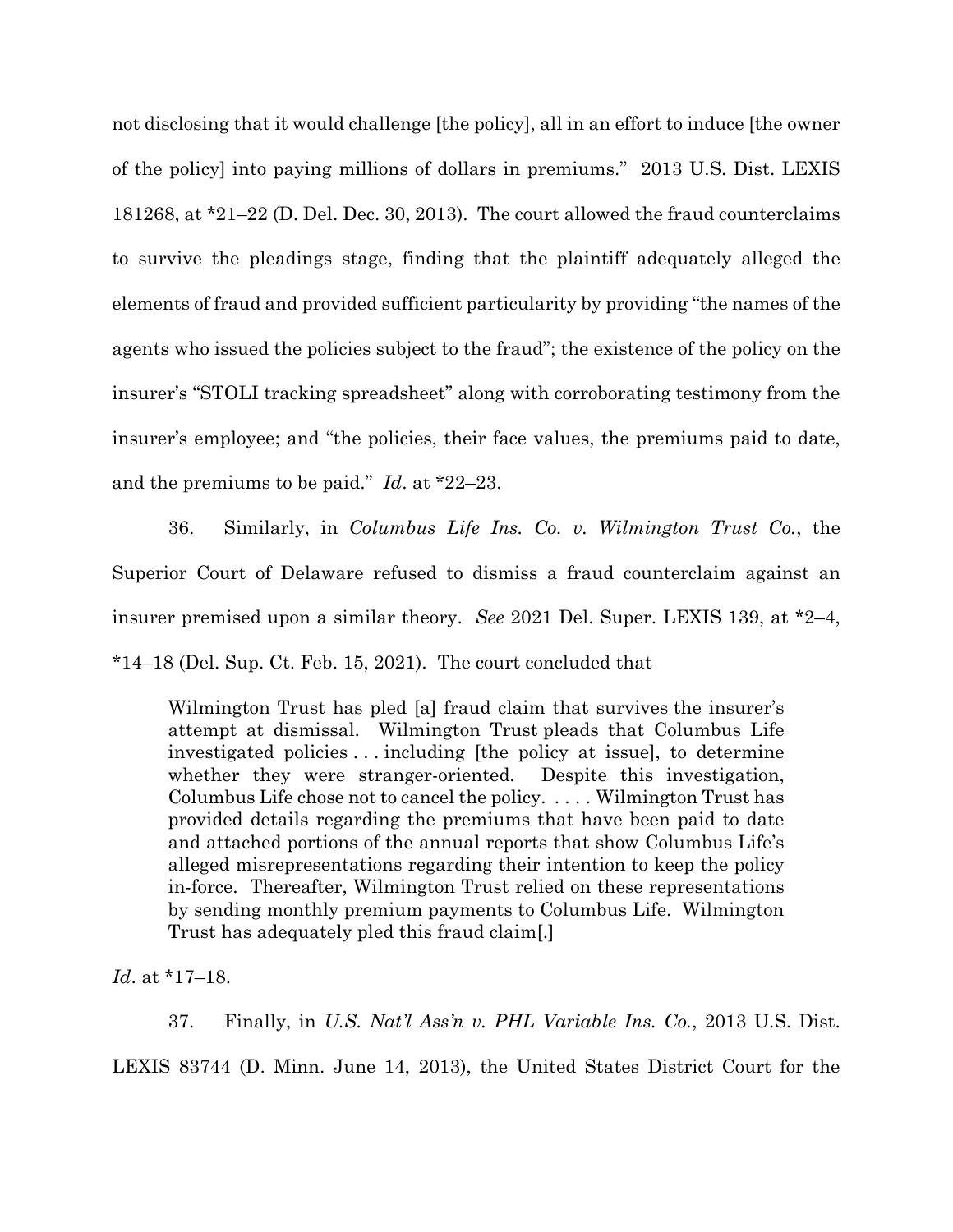District of Minnesota ruled that although the insurer's representations that the policy at issue was "in force," "issued," and had "value" were not sufficient to support a fraud claim based on affirmative misrepresentations, the fraud claim could proceed to the extent it was premised on a theory of fraudulent nondisclosure. *Id*. at \*26–33.

[The plaintiff] alleges that the communications it received from [the insurer] were misleading because they led [plaintiff] to believe that [the insurer] intended to honor the [p]olicy when, in fact, [the insurer] believed the [p]olicy was void and intended to challenge it. . . . [The plaintiff] also alleges that [the insurer] had sole knowledge of its beliefs and intentions regarding the [p]olicy. . . .

Assuming the truth of [the plaintiff's] allegations, the Court finds that they are sufficient to give rise to a duty to disclose. If [the insurer] in fact believed that the [p]olicy had not been validly issued and intended to challenge it as void, it would have been misleading for [the insurer] to repeatedly inform [the plaintiff] that the [p]olicy was in force and continue to collect premiums from [the plaintiff] without disclosing this information. Further, [the plaintiff] has sufficiently and plausibly alleged that [the insurer] had special knowledge of the material fact that [the insurer] believed the [p]olicy was invalid, and that [the plaintiff] did not have access to this information.

*Id*. at \*32–33.

38. Based upon a careful review of the above referenced cases and thorough consideration of the parties' submissions and arguments, the Court does not believe that Columbus Life has shown that Defendant's Motion should be denied on the ground of futility.[5](#page-15-0)

39. As noted above, in addition to seeking leave to assert the Fraud Counterclaim, Defendant also requests that it be allowed to add certain specified allegations to its original counterclaim (*see* ECF No. 65.2, at ¶¶ 8, 13, 25, 43, 47–48,

<span id="page-15-0"></span><sup>5</sup> It remains to be seen, of course, whether Defendant will be able to offer sufficient evidence in support of its Fraud Counterclaim at the summary judgment stage.